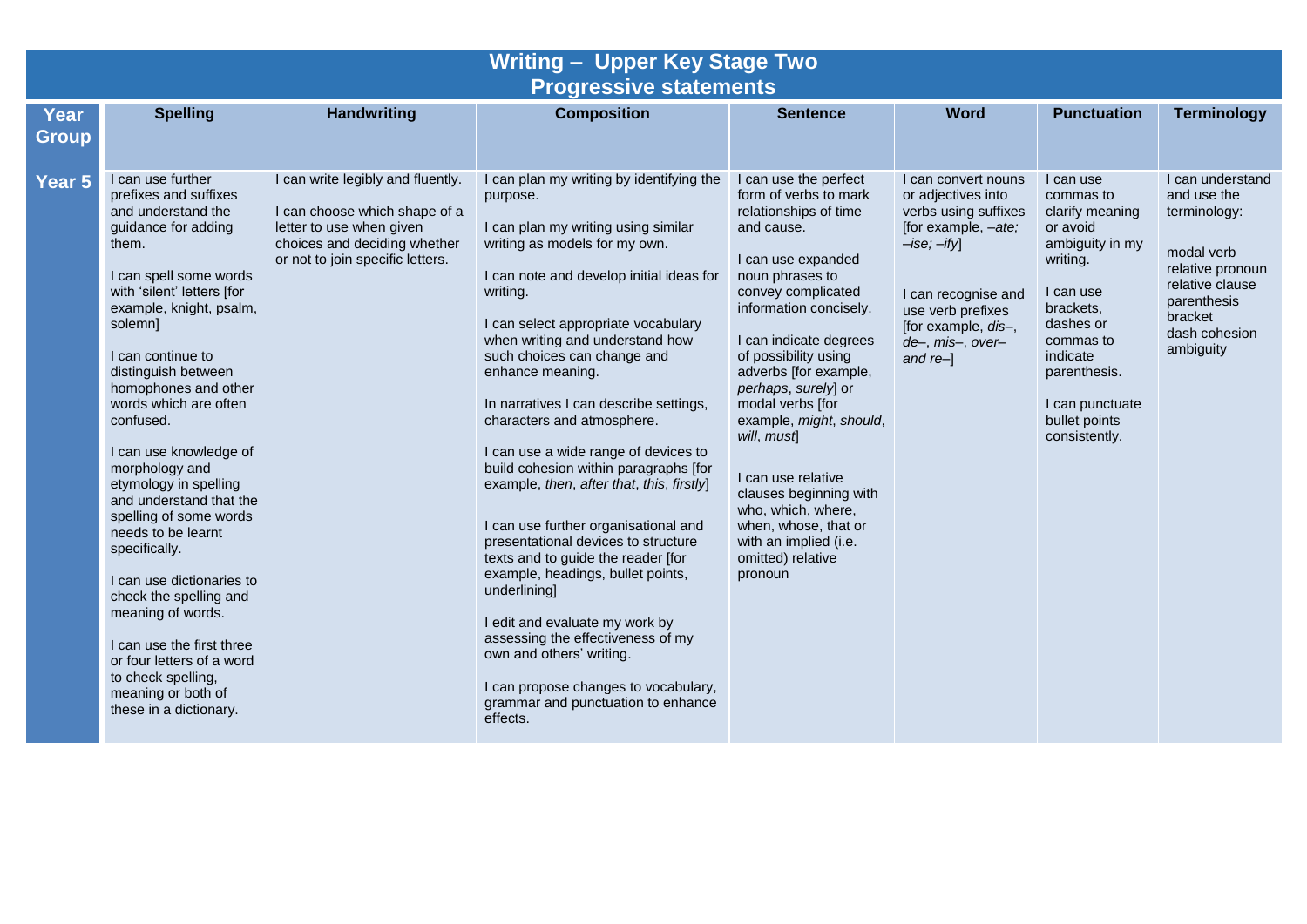| I can use a thesaurus. | I can ensure the consistent and<br>correct use of tense throughout a<br>piece of writing. |  |  |
|------------------------|-------------------------------------------------------------------------------------------|--|--|
|                        |                                                                                           |  |  |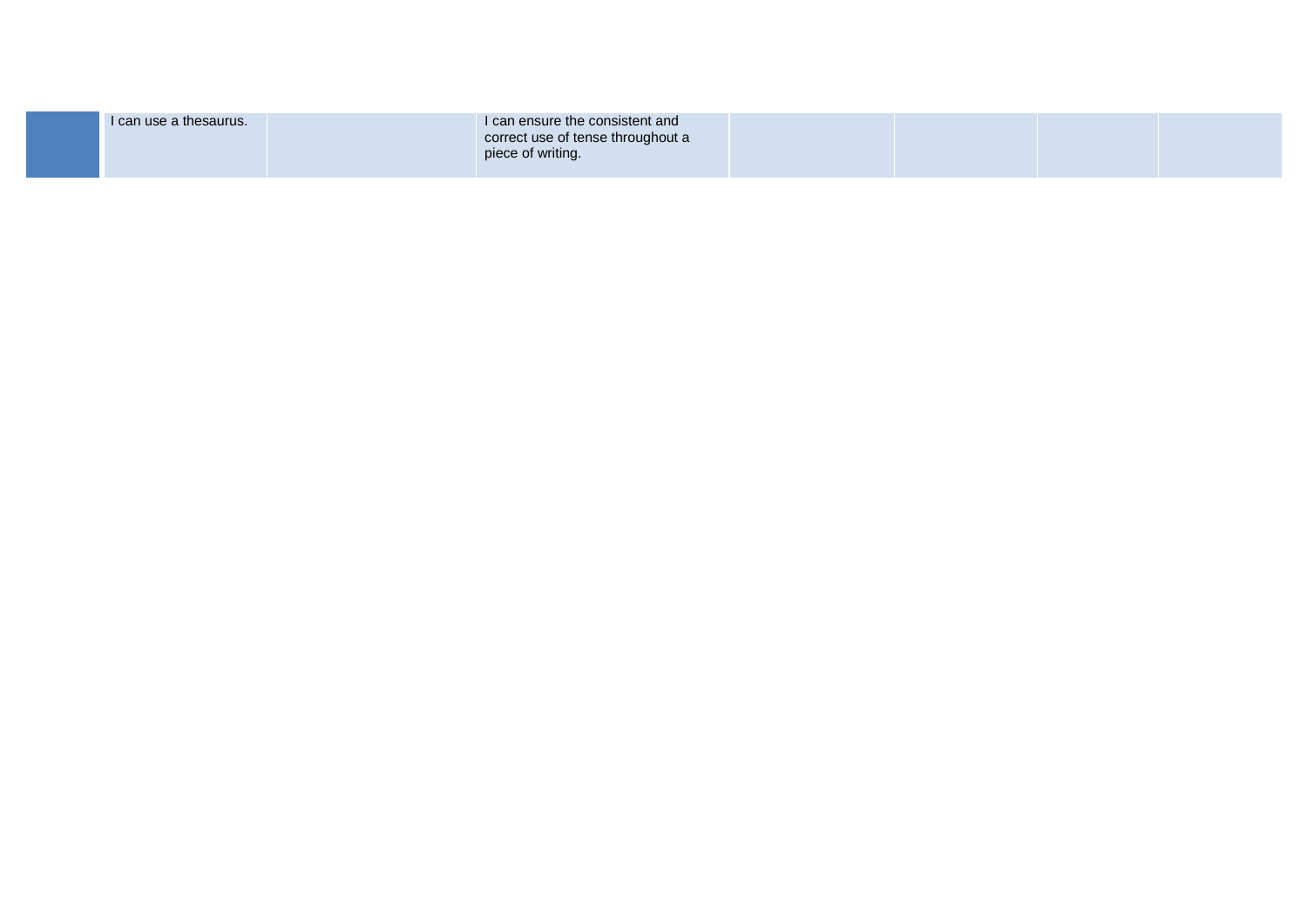| <b>Writing - Upper Key Stage Two</b><br><b>Progressive statements</b> |                                                                                                                                                                                                                                                                                                                                                                                                                                                                                                                                                                                                                                                                                       |                                                                                                                                                                                                                                                                                |                                                                                                                                                                                                                                                                                                                                                                                                                                                                                                                                                                                                                                                                                                                                                                                                                                                                                                                                                                                                                                                                                                                                  |                                                                                                                                                                                                                                                                                                                                                                                                                                                                                                                                                                                                  |                                                                                                                                                                                                                                                                                                                                                                                |                                                                                                                                                                                                                                                                                                                                                                                                                   |                                                                                                                                                                               |
|-----------------------------------------------------------------------|---------------------------------------------------------------------------------------------------------------------------------------------------------------------------------------------------------------------------------------------------------------------------------------------------------------------------------------------------------------------------------------------------------------------------------------------------------------------------------------------------------------------------------------------------------------------------------------------------------------------------------------------------------------------------------------|--------------------------------------------------------------------------------------------------------------------------------------------------------------------------------------------------------------------------------------------------------------------------------|----------------------------------------------------------------------------------------------------------------------------------------------------------------------------------------------------------------------------------------------------------------------------------------------------------------------------------------------------------------------------------------------------------------------------------------------------------------------------------------------------------------------------------------------------------------------------------------------------------------------------------------------------------------------------------------------------------------------------------------------------------------------------------------------------------------------------------------------------------------------------------------------------------------------------------------------------------------------------------------------------------------------------------------------------------------------------------------------------------------------------------|--------------------------------------------------------------------------------------------------------------------------------------------------------------------------------------------------------------------------------------------------------------------------------------------------------------------------------------------------------------------------------------------------------------------------------------------------------------------------------------------------------------------------------------------------------------------------------------------------|--------------------------------------------------------------------------------------------------------------------------------------------------------------------------------------------------------------------------------------------------------------------------------------------------------------------------------------------------------------------------------|-------------------------------------------------------------------------------------------------------------------------------------------------------------------------------------------------------------------------------------------------------------------------------------------------------------------------------------------------------------------------------------------------------------------|-------------------------------------------------------------------------------------------------------------------------------------------------------------------------------|
| Year<br><b>Group</b>                                                  | <b>Spelling</b>                                                                                                                                                                                                                                                                                                                                                                                                                                                                                                                                                                                                                                                                       | <b>Handwriting</b>                                                                                                                                                                                                                                                             | <b>Composition</b>                                                                                                                                                                                                                                                                                                                                                                                                                                                                                                                                                                                                                                                                                                                                                                                                                                                                                                                                                                                                                                                                                                               | <b>Sentence</b>                                                                                                                                                                                                                                                                                                                                                                                                                                                                                                                                                                                  | <b>Word</b>                                                                                                                                                                                                                                                                                                                                                                    | <b>Punctuation</b>                                                                                                                                                                                                                                                                                                                                                                                                | <b>Terminology</b>                                                                                                                                                            |
| Year <sub>6</sub>                                                     | I can use further<br>prefixes and suffixes<br>and understand the<br>guidance for adding<br>them.<br>I can spell some words<br>with 'silent' letters [for<br>example, knight, psalm,<br>solemn]<br>I can continue to<br>distinguish between<br>homophones and other<br>words which are often<br>confused.<br>I can use knowledge of<br>morphology and<br>etymology in spelling<br>and understand that the<br>spelling of some words<br>needs to be learnt<br>specifically.<br>I can use dictionaries to<br>check the spelling and<br>meaning of words.<br>I can use the first three<br>or four letters of a word<br>to check spelling,<br>meaning or both of<br>these in a dictionary. | I can write legibly, fluently<br>and with increasing<br>speed.<br>I can choose which<br>shape of a letter to use<br>when given choices and<br>deciding whether or not<br>to join specific letters.<br>I can choose the writing<br>implement that is best<br>suited for a task. | I can plan my writing by identifying the<br>audience and purpose.<br>I can select the appropriate form when<br>planning and use similar writing as models<br>for my own.<br>I can note and develop initial ideas, drawing<br>on reading and research where necessary.<br>I can plan my narratives by considering how<br>authors have developed characters and<br>settings in what I have read, listened to or<br>seen performed.<br>I can select appropriate grammar and<br>vocabulary when writing, understanding how<br>such choices can change and enhance<br>meaning.<br>In narratives I can describe settings,<br>characters and atmosphere and integrate<br>dialogue to convey character and advance<br>the action.<br>I can précis longer passages.<br>I can link ideas across paragraphs using a<br>wider range of cohesive devices: repetition<br>of a word or phrase, grammatical<br>connections [for example, the use of<br>adverbials such as on the other hand, in<br>contrast, or as a consequence], and ellipsis.<br>I edit and evaluate my work by assessing the<br>effectiveness of my own and others' writing. | I can use passive<br>verbs to affect the<br>presentation of<br>information in a<br>sentence [for<br>example, I broke the<br>window in the<br>greenhouse versus<br>The window in the<br>greenhouse was<br>broken (by me)].<br>I can recognise the<br>difference between<br>structures typical of<br>informal speech and<br>structures appropriate<br>for formal speech and<br>writing [for example,<br>the use of question<br>tags: He's your friend,<br>isn't he?, or the use<br>of subjunctive forms<br>such as If I were or<br>Were they to come in<br>some very formal<br>writing and speech] | I can understand<br>the difference<br>between vocabulary<br>typical of informal<br>speech and<br>vocabulary<br>appropriate for<br>formal speech and<br>writing [for example,<br>find out - discover;<br>ask for - request;<br>$go in - enter]$<br>I can explain how<br>words are related<br>by meaning as<br>synonyms and<br>antonyms [for<br>example, big, large,<br>little]. | I can use a<br>semi-colon,<br>colon and dash<br>to mark the<br>boundary<br>between<br>independent<br>clauses [for<br>example, It's<br>raining; I'm fed<br>$up$ ]<br>I can use a<br>colon to<br>introduce a list<br>and use semi-<br>colons within<br>lists.<br>I can use<br>hyphens to<br>avoid ambiguity<br>[for example,<br>man eating<br>shark versus<br>man-eating<br>shark, or<br>recover versus<br>re-cover | I can understand<br>and use the<br>terminology:<br>subject<br>object<br>active<br>passive<br>synonym<br>antonym<br>ellipsis<br>hyphen<br>colon<br>semi-colon<br>bullet points |